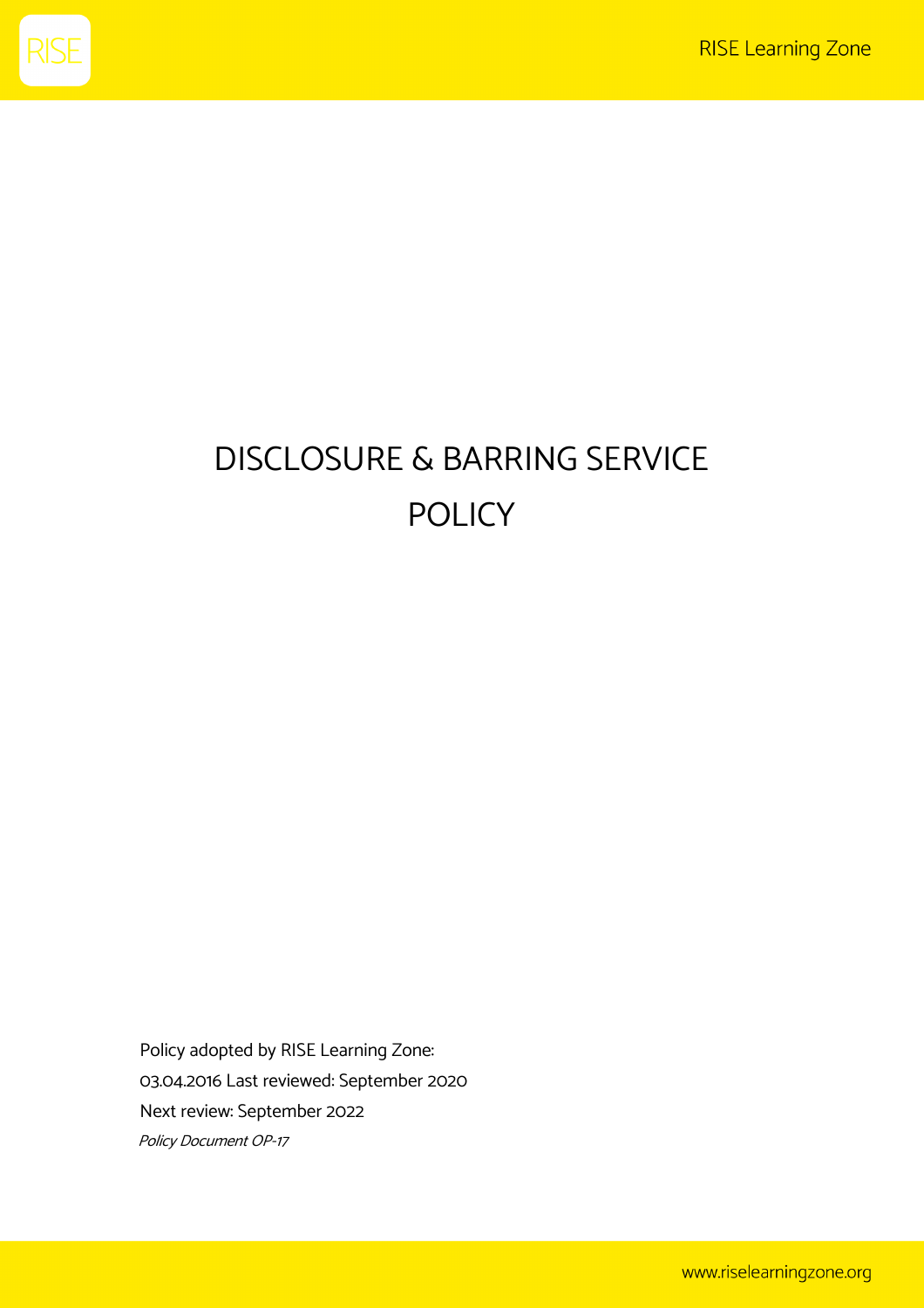# RISE LEARNING ZONE DISCLOSURE & BARRING SERVICE POLICY

# **1. Policy Statement**

RISE Learning Zone is committed to safeguarding the welfare of those accessing its services through the effective use of the Disclosure and Barring Service (DBS) disclosure vetting process for all relevant groups of employees.

As an organisation using the DBS to assess applicants' suitability for positions of trust, RISE Learning Zone complies fully with the DBS Code of Practice and undertakes to treat all applicants fairly and not to discriminate unfairly against anyone on the basis of conviction or other information revealed. Having a criminal record will not necessarily prevent an individual from being employed by RISE. This will depend on the nature of the role, professional suitability and the circumstances, nature and background of the offences.

RISE recognises that access to criminal record information has to a strike a balance between safeguarding the rights of children and the vulnerable in society, an individual's right to privacy, and the rights of ex-offenders to become rehabilitated into society. It is essential that confidential and sensitive information about an individual's criminal record is handled fairly and properly.

# **2. Scope**

This policy and procedure applies to the recruitment and engagement of employees, agency workers, self employed interims and consultants, and volunteers. It should be followed when recruiting, both internally and externally, to all posts which have been identified as providing access to children (persons under the age of 18) as service users.

In addition certain types of student placements, school governors, elected members and preferred contractors will also come under this Policy and Procedure in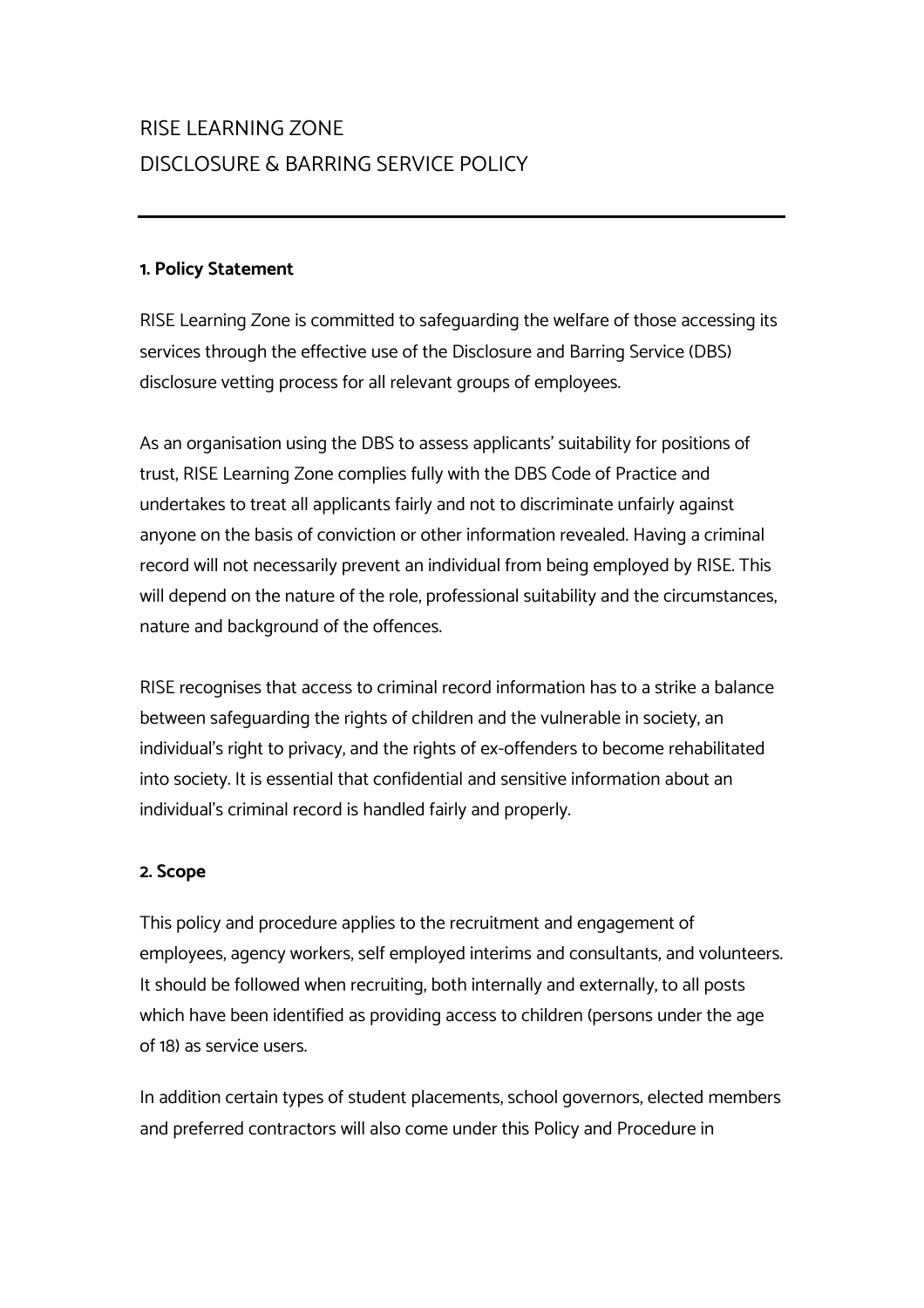specified circumstances, particularly where their role involves unsupervised contact with children.

### **Procedure**

#### **1. Purpose**

The purpose of this procedure is to ensure that RISE Learning Zone complies fully with its duties and powers under the Safeguarding Vulnerable Groups Act 2006 as amended by the Protection of Freedoms Act 2012, in using the disclosure and barring systems to make safer recruitment decisions by identifying those who may be unsuitable for certain work – particularly work involving vulnerable groups, including children.

### **2. Posts Which Require a Criminal Records and Barred List Checks**

RISE Learning Zone will ensure that it has a relevant and up-to-date criminal records checks, and barred list checks if applicable, for all staff undertaking regulated activity.

All potential employees and volunteers will be subject to;

- Enhanced Check for Regulated Activity (Children and Adults) used when post involves undertaking regulated activity relating to both children and adults . This check involves a check of the police national computer, police information, and the childrens and adults barred lists.
- Enhanced DBS Check used where a post meets the pre September 2012 definition of regulated activity. This level of check involves a check of the police national computer and police information.

### **3. Recruitment**

Note: This procedure applies to both internal and external applicants.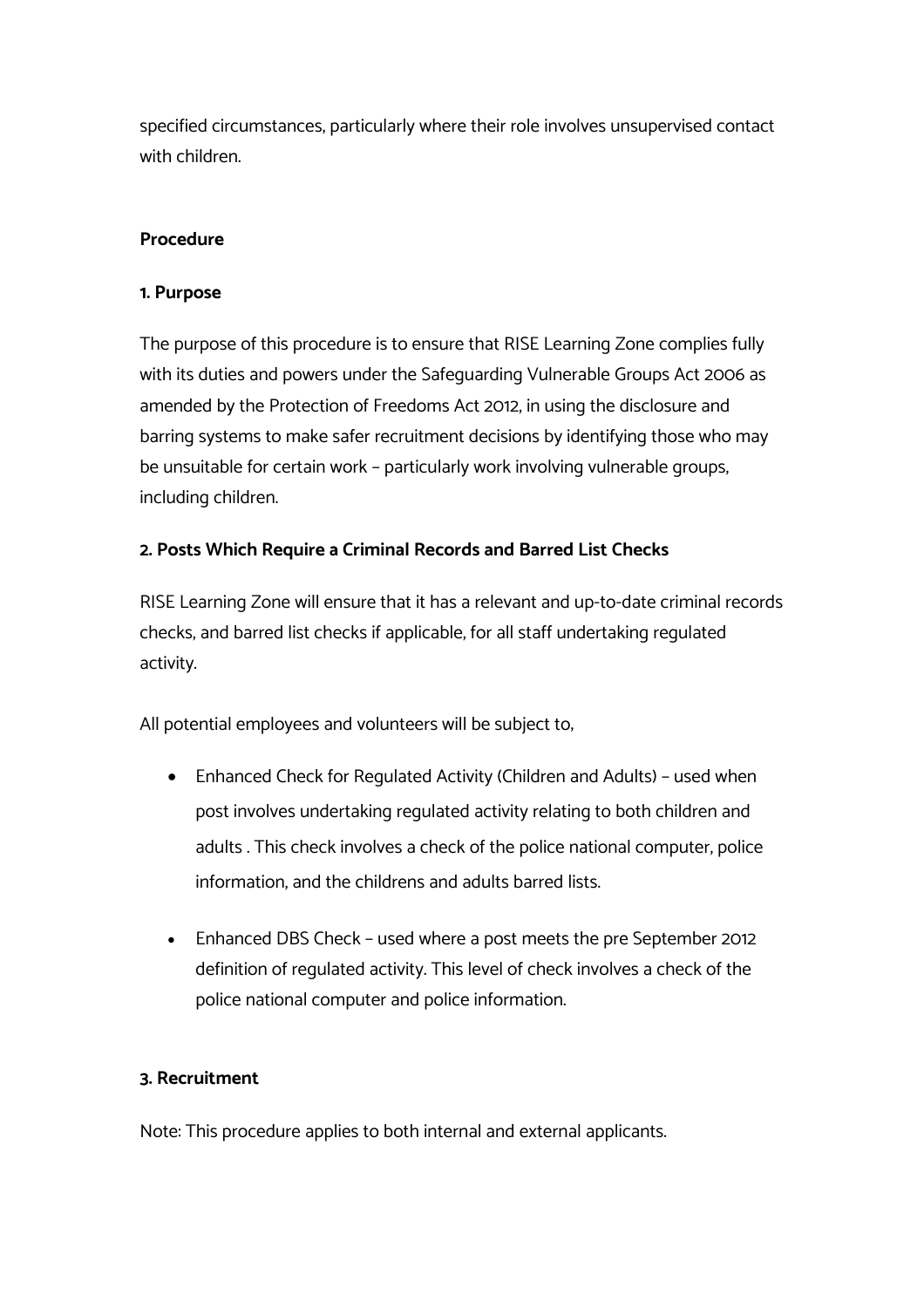All recruitment will be in line with the RISE Recruitment and Selection Policy.

The job advertisement and selection criteria will highlight the checks as an essential requirement of the job role.

All applicants for any post are required to complete an application form, including details of unspent convictions.

Applicants for posts subject to a DBS check will also be required to provide details of spent convictions, cautions, reprimands or final warnings that are not 'protected'. Any gaps in employment histories will be explored prior to and at the interview, by the recruiting manager.

Shortlisted candidates will be asked to bring original identity documents, including those required by the DBS, to their interview.

The recruiting manager will reiterate the need for a criminal records check (and barred list check if relevant) to each candidate at the interview, and may clarify any details regarding the information provided by a candidate on their application form at this stage. However, any conviction information disclosed must be treated confidentially within the interview process and no decisions will be taken at this stage.

The recruiting manager is responsible for ensuring the required DBS check is undertaken.

### **4. Procedure for Applying for a DBS Disclosure**

The RISE Development Manager will oversee all DBS criminal records checks for directly employed staff and volunteers are undertaken.

Once a conditional offer is made, the Development Manager should check whether the applicant is registered with the DBS Update Service.

For new applicants who already have a DBS check for the relevant workforce and who have registered with the online update service, the manager will accept this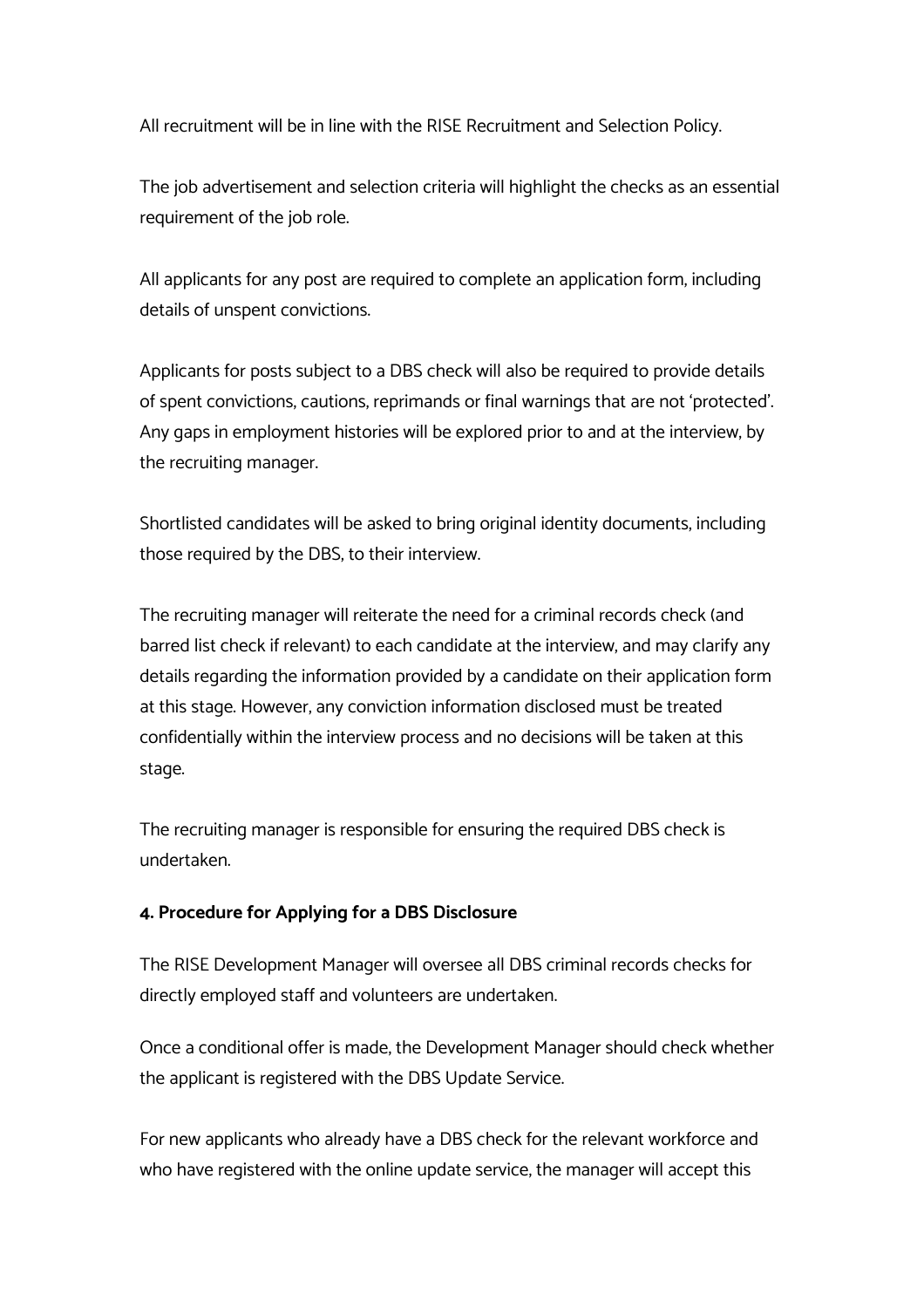disclosure, and carry out an online status check to ensure that their disclosure is still valid.https://www.gov.uk/government/publications/dbs-update-service-employerguide

In addition, the applicant will be required to bring in their original certificate for the manager to see. If the online status check reveals a change in the disclosure status then a new check will be required.

For applicants who have not registered, the manager will advise the preferred candidate on the process to complete the disclosure application. In addition, the candidate will be required to register their DBS check with the Update Service.

The Development Manager is responsible for checking and verifying the ID required by the DBS from the applicant.

The Development Manager will record criminal records check (and barred list check if relevant) have been completed, together with the certificate disclosure number and date of issue.

The manager must ask the applicant to bring in their original certificate, and should record they have seen the certificate and record the disclosure number and the date of disclosure on the online Recruitment System.

Individuals conditionally appointed to posts subject to a DBS check, will not be set up as a new employee or allowed to commence their employment until a valid / current criminal records check (and barred list check if relevant) has been seen.

In exceptional circumstances, the requirement for a satisfactory criminal records check prior to commencement may be waived by the Board of Directors, verifying that a written supervision plan is in place. No individual, in a post subject to a DBS check, will be allowed to start without a valid DBS disclosure unless a current waiver of DBS clearance has been authorised. No individual will be allowed to engage in any regulated activity, in any circumstances, until a barred list check has been completed.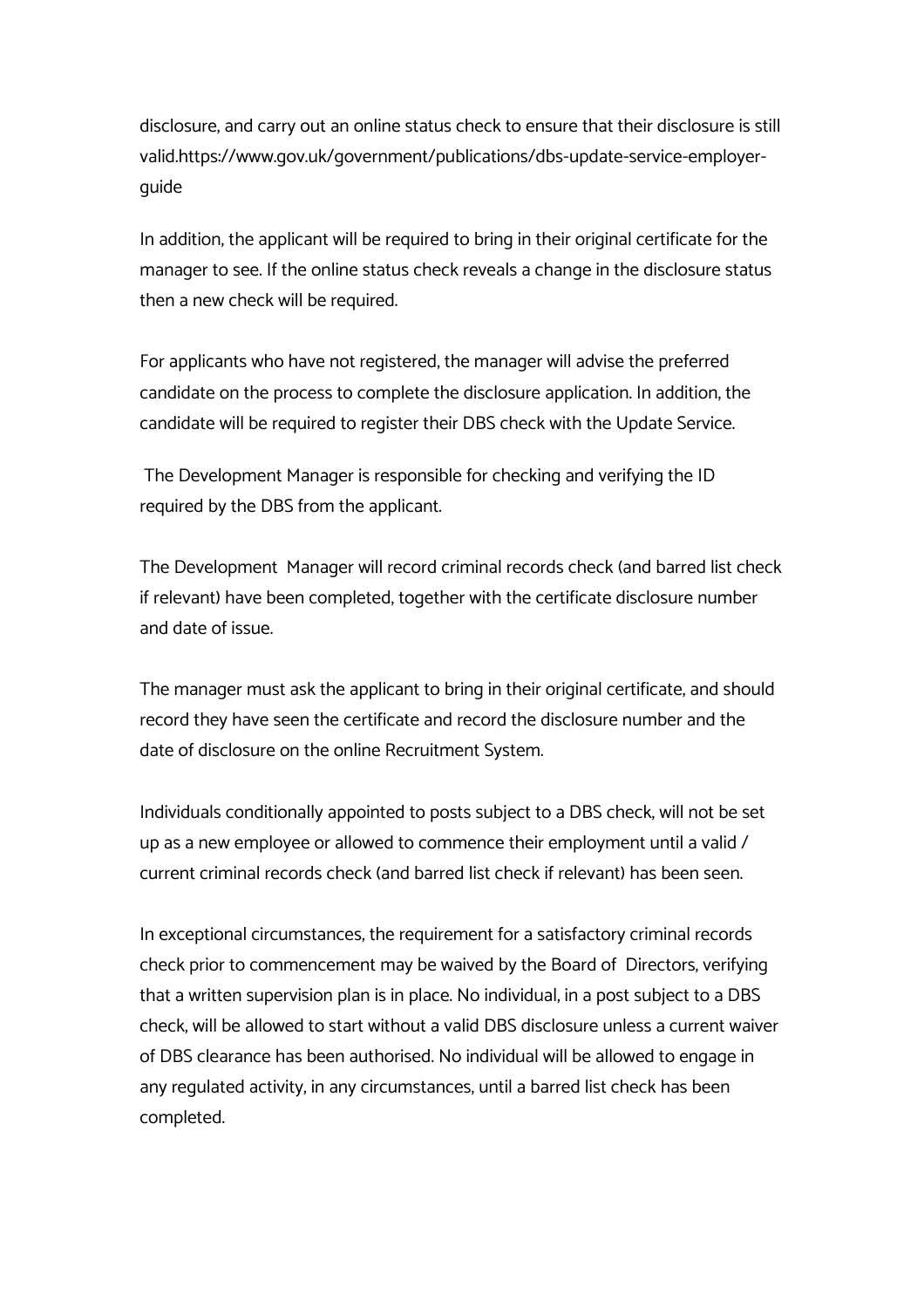# **5. Dealing with Positive Criminal Records Disclosures**

If the disclosure certificate shows cautions, warnings and convictions, spent and unspent, the the case should be discussed by the Board of Directors immediately, before taking any action. The Board of Directors are responsible for making the overall decision about whether or not to employ the individual, or to withdraw the conditional offer, applying discretion based on the nature of the disclosure.

Before a decision is reached on whether to withdraw a conditional offer, the individual will be offered the opportunity to discuss the content of the disclosure with the Development Manager. Notes of any discussions with the individual will be made and retained confidentially on file.

The decision on whether to or not to confirm the appointment will take into account a range of factors, including:

- Whether they are barred from appointment under the DBS lists (and therefore it is unlawful to employ them in specific roles involving regulated activity)
- Whether the conviction is relevant to the position
- The circumstances surrounding the offence, and any explanations given by the applicant
- The seriousness of the offence
- The length of time since the offence occurred
- Whether there is a pattern of behaviour, or whether it was a one off
- Whether the applicant's circumstances have changed
- Whether the applicant disclosed the information on convictions, cautions, warnings or bindovers at the application / interview stage.

Decisions will be made on the basis of an assessment of any possible risk to children or vulnerable groups, rather than the simple fact that a conviction or other information is disclosed, and managers must apply discretion based on the full circumstances of each case. However, where there is doubt, the decision will always favour the welfare and safeguarding of children and vulnerable groups.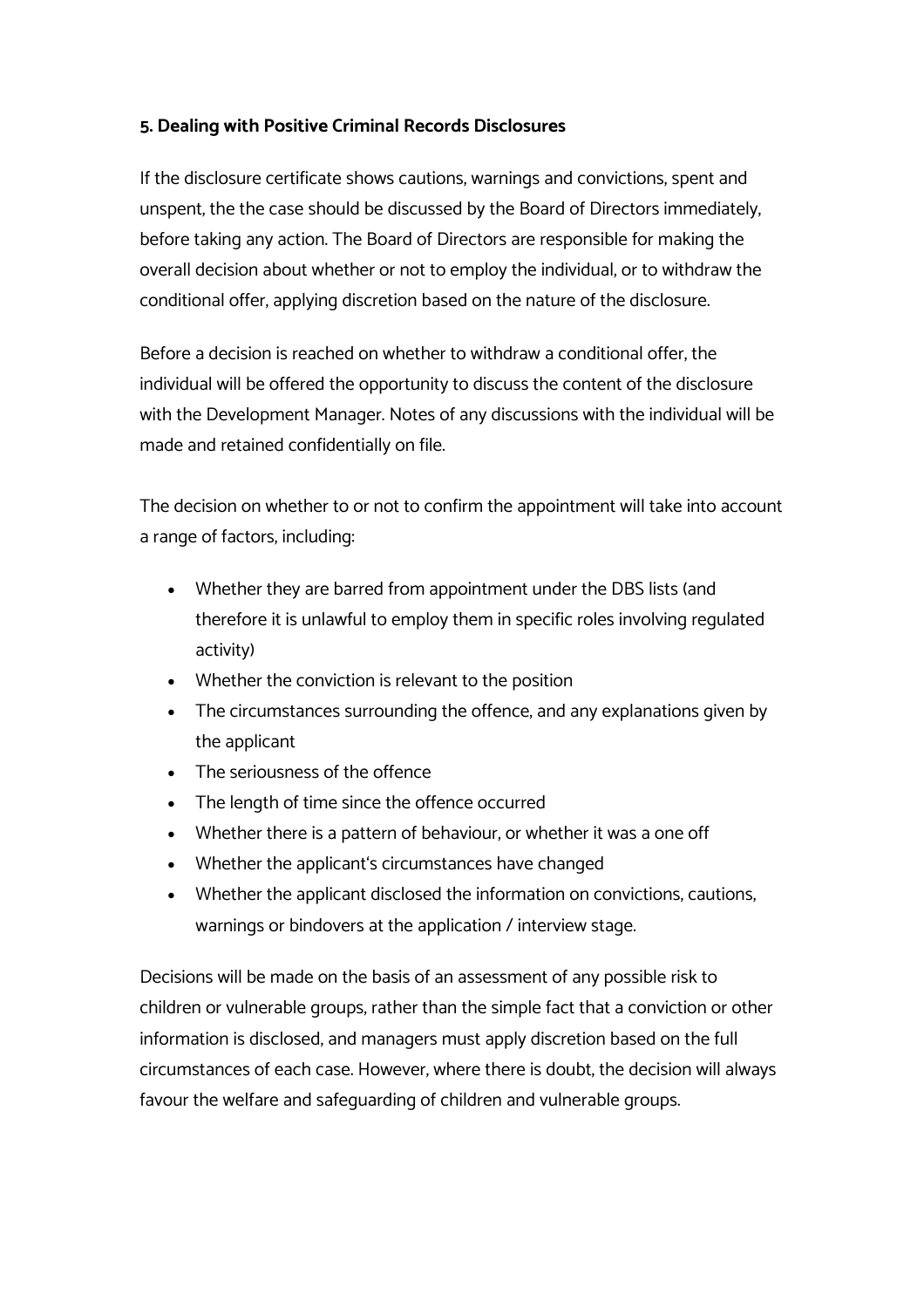Any positive disclosures on criminal records checks must be signed off by Board of Directors, before any employment can commence.

Where a candidate has not declared a criminal record on their application form and the disclosure check reveals the existence of a criminal record, the Development Manager will discuss the matter with the applicant, but it will normally result in the offer of employment being withdrawn.

# **6. Handling and Storage**

The information provided by the DBS is highly confidential and will only be used to assess the suitability or otherwise of the applicant for the job in question.

The Development Manager will store any information, including the applicant's application form, notes of any discussions with the candidate and rationale for the decision making process, securely, electronically on the RISE system or in lockable storage.

# **7. Portability of DBS Disclosure Certificates / Update Service**

For all appointments to posts subject to a DBS disclosure, RISE will require applicants to apply for a new disclosure unless they have registered with the the DBS Online Update Service for the relevant workforce. In these circumstances, RISE will undertake a status check.

RISE will not accept any previously issued CRB / DBS records from applicants who are not registered with the Update Service. All new applicants, who have not already done so, will be required to register with the Update Service, as a condition of their appointment.

# **8. Existing Employees and Rechecks**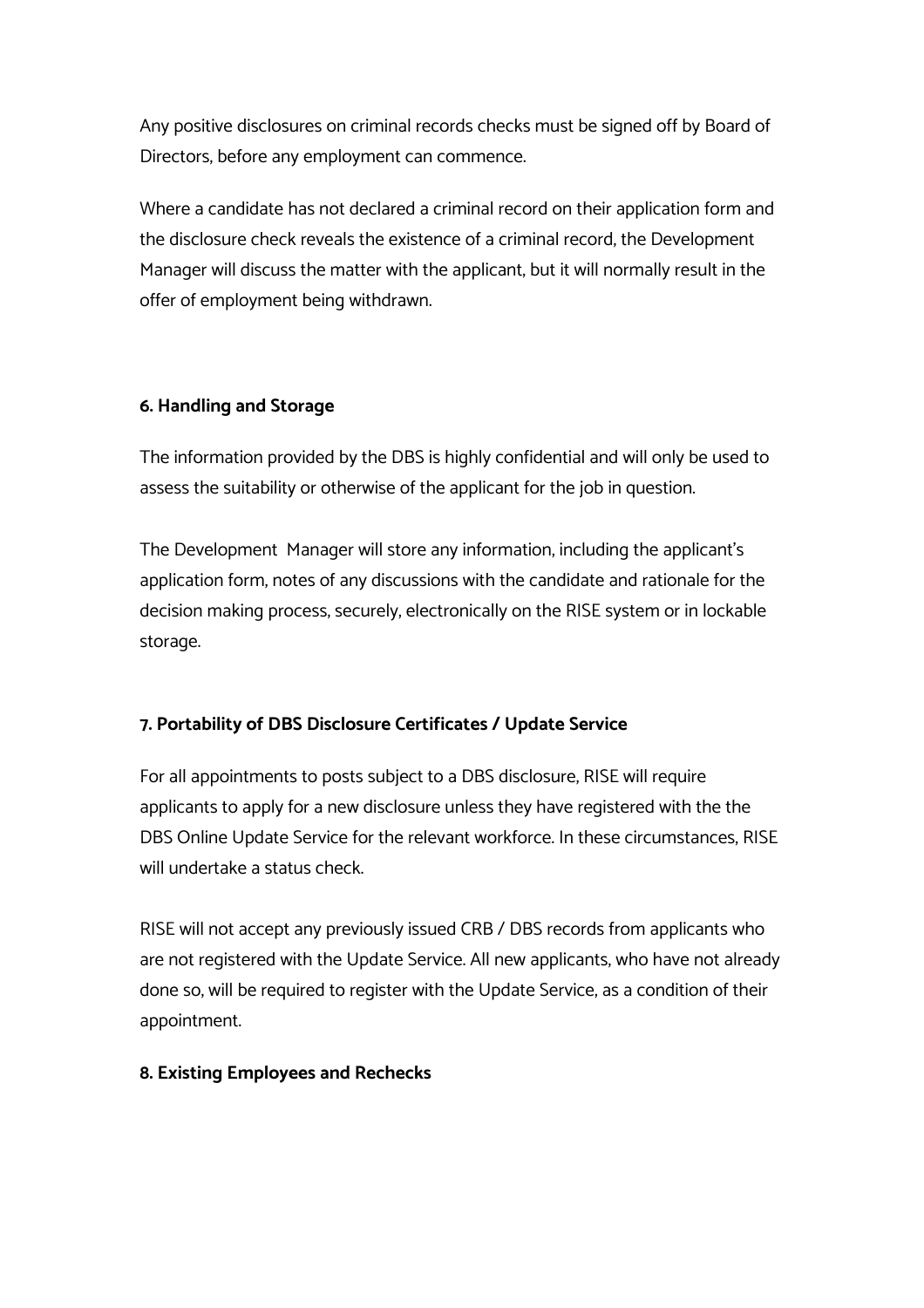All existing staff in posts which are subject to a DBS check will also be required to register with the Online Update Service, if they have not already done so, at the time their recheck is due.

In addition, as a disclosure is a snapshot in time and has no ongoing validity, rechecks will be undertaken every three years for existing employees and volunteers.

The Development Manager is responsible for maintaining records of checks undertaken and dates, and will provide information to the appropriate Managers when rechecks are due.

A new criminal records disclosure will be required where an existing employee moves to a new position within the organisation if they do not have an up-to-date check (i.e. undertaken within the last 3 years) for the relevant workforce.

### **9. Overseas Applicants or Applicants who have Lived Abroad**

The DBS can only check applicants from the date they arrive in the UK, or the time the applicant has lived in the UK. The DBS cannot currently access overseas criminal records or other relevant information held overseas as part of its Disclosure service. Therefore a DBS check will not, in most cases, reveal if an individual has a criminal record held in another country. If a recruiting manager wishes to appoint an individual from overseas, or an individual who has lived abroad in recent years prior to the appointment, and the post requires a DBS disclosure, RISE will need to contact the relevant Foreign Embassy. Managers should seek further advice and guidance.

RISE Learning Zone is committed to doing all it can to ensure that every individual appointed to relevant posts is suitable to work with vulnerable people, including children.

#### **10. Other Workers**

Agency workers, contractors, sub-contractors and volunteers must be assessed against the same criteria as those employed directly for RISE in determining whether a DBS check is required.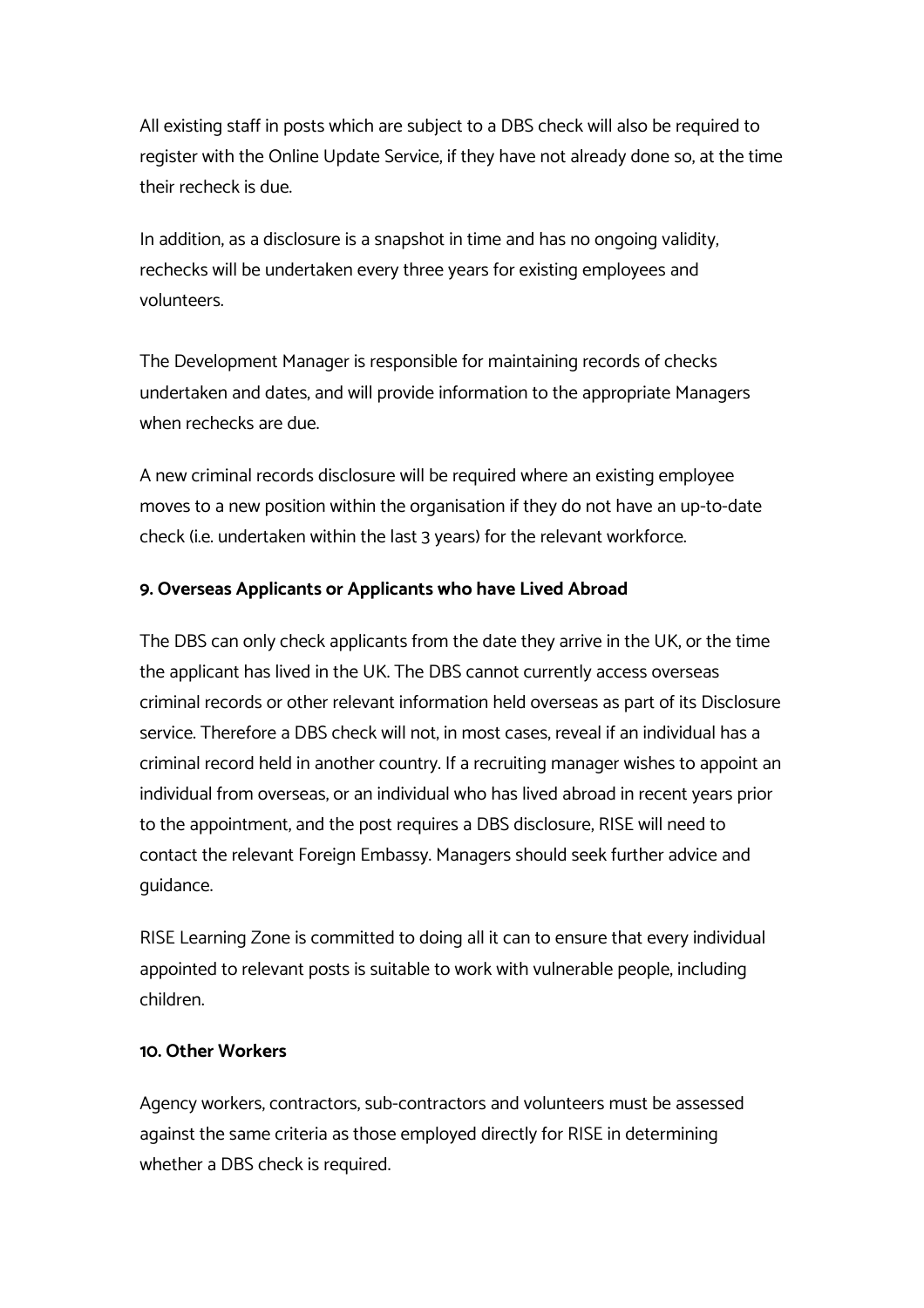# **Agency Workers**

Agency workers in roles which would require a RISE employee to have a criminal records check must also have an up-to-date DBS check. The Agency is required to carry out the DBS check, as part of the pre-engagement checking and provide evidence on the to RISE that the checks have been completed and are satisfactory, with dates.

The Agency is required to inform RISE of any issues which arise from the checks. It is RISE who takes the final decision about whether an agency worker is suitable for engagement.

Adopting robust recruitment and vetting procedures is essential to minimise the risks of engaging individuals who may prove a risk to vulnerable groups, including children. Therefore, in addition to ensuring that the checks undertaken by the Agency are satisfactory, RISE also requires the agency worker to bring their up-todate DBS check (original copy) with them on their first day, to be checked and verified by the line manager of the post which the agency worker is covering.

Workers engaged via an agency must be rechecked annually.

### **Volunteers, Students and Work Placements**

Where volunteers, those on work placement, or students are working with children or vulnerable people in specified establishments but are under the day to day supervision of another person engaging in regulated activity they will be exempt from the DBS checks. In any circumstances where volunteers or work placement students are undertaking regulated activity unsupervised, the same stringent checks must be applied as for employees, including a DBS disclosure check before commencement.

### **Contractors**

A standard clause relating to DBS disclosure requirements has been developed and